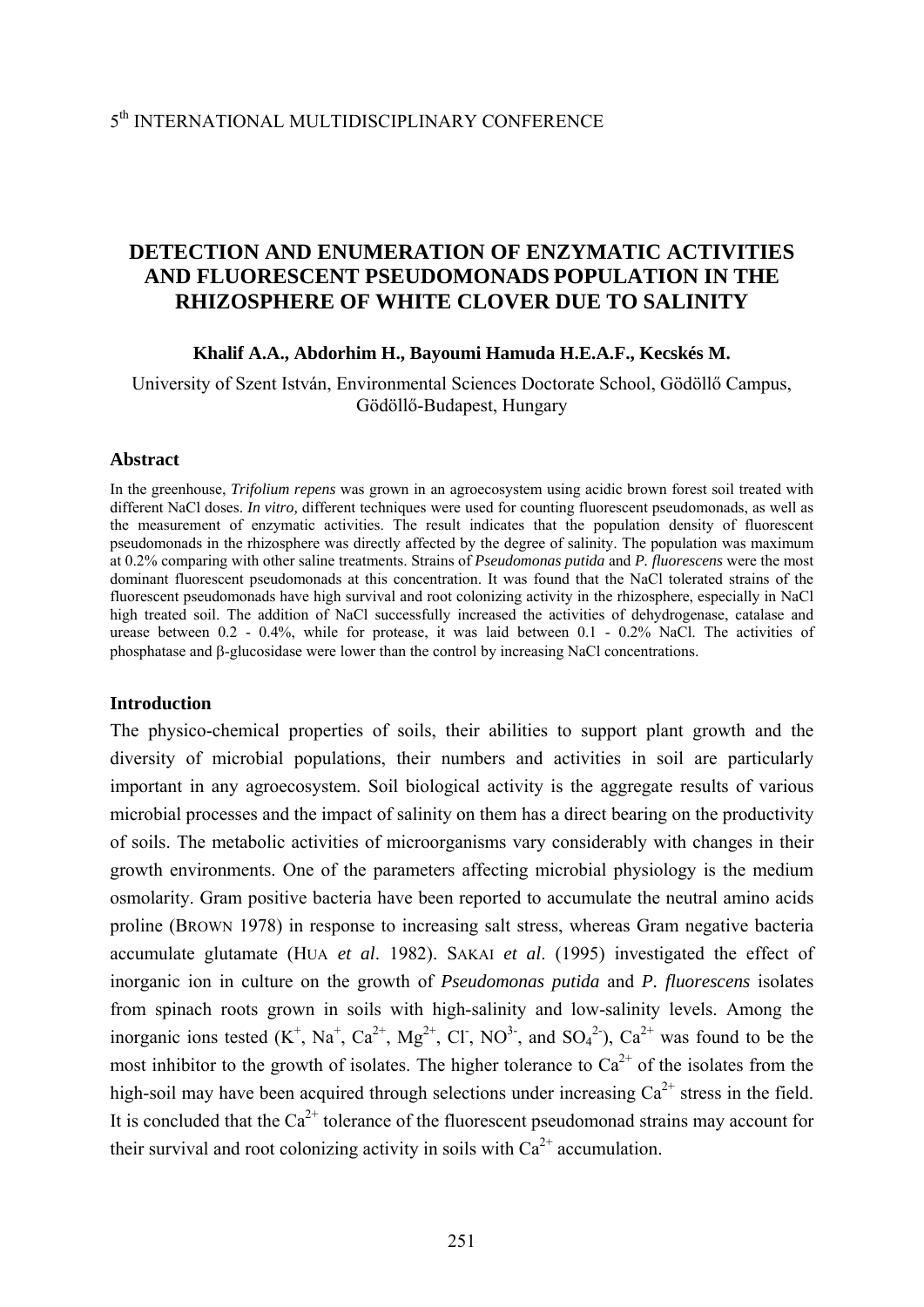Enzymes produced by soil microorganisms catalyzed biochemical processes involved in nutrient cycling in soil and may provide an index of total microbial activity. Dehydrogenase activity is an indicator of biological redox-systems, and can be taken as a measure for the intensity of microbial metabolism in soil (TABATABAI 1982). Soil catalase was used to characterize soil microbial activities. The hydrolysis of proteins is an important step in the organic N cycle of soil, and is essential to maintain soil fertility. Urease in soil acts on the hydrolysis of amido compounds that are supplied to the soil from plants, animals and microorganisms. The importance of phosphatase for plant nutrition has repeatedly been pointed out. In most soils, the organically bound P**-**fraction is higher than the inorganic. Phosphatases are excreted by plant roots and by microorganisms. β-Glucosidases play an important role in the total degradation of cellulose to glucose. β-glucosidase activity is considered as on indictor for biomass turnover. BATRA & MANNA (1997) determined dehydrogenase activity in typical saline, alkaline, and saline-alkaline sandy soils of India. A pot experiment was conducted to evaluate the influence of salinity on the population density of fluorescent pseudomonads and the enzymatic activities in the rhizosphere of white clover.

#### **Materials and Methods**

#### *Detection of fluorescent pseudomonads*:

The soil samples used in these experiments were characterized as acidic ( $pH_{\text{KCl}}$  4.67) sandy, humus (1.2%) of brown forest in Gödöllő region, Hungary. NaCl (molecular weight 58.44 with 99.5 % Purity) salt was used to salinize the soil at different levels: 0, 0.1, 0.2, 0.4 and 0.8% (w/w). In the greenhouse, 25 seeds of white clover (*Trifolium repens* L) were planted / pot and covered with a layer of approximately 20 mm of soil. After two weeks emergence, the seedlings were thinned to 15 seedlings. Seedlings were watered with sterile distilled water when required. Plants grown under natural illumination (14h photoperiod) at around 23  $\pm$ 2°C. After 50 days, plants were carefully uprooted and thoroughly washed with light tap water (to remove all loosely adhering soil particles) followed by sterile 0.85% (wt / vol) saline Milli Q water (MQW). The roots were cut sharply. The roots were macerated in 0.85% saline MQW with a mortar and paste. Serial dilution technique was carried out for all maceratedroot samples in sterile distilled water. From each of the homogenate sample, 1 ml was plated on King-B agar and Pseudosel agar for isolating fluorescent pseudomonad strains. Cultural media were supplemented with cycloheximide (100 µg/ml) and benomyl (30 µg/ml active ingredient) to inhibit fungal growth. The plates were incubated at 30°C for bacterial cultures and were counted after 2 days. The pure colonies were stored in respective medium and maintained at 4°C for further studies. The selected bacterial colonies were purified using dilution technique and streak plate method. The identification of isolated fluorescent pseudomonads was done according to Bergey's Manual of Systematic Bacteriology (1984), BBL Crystal Programme for identification systems and microflora associated with the rhizosphere were identified according to NAUTIYAL & DION (1990).

*Measurement of the enzymatic activities*: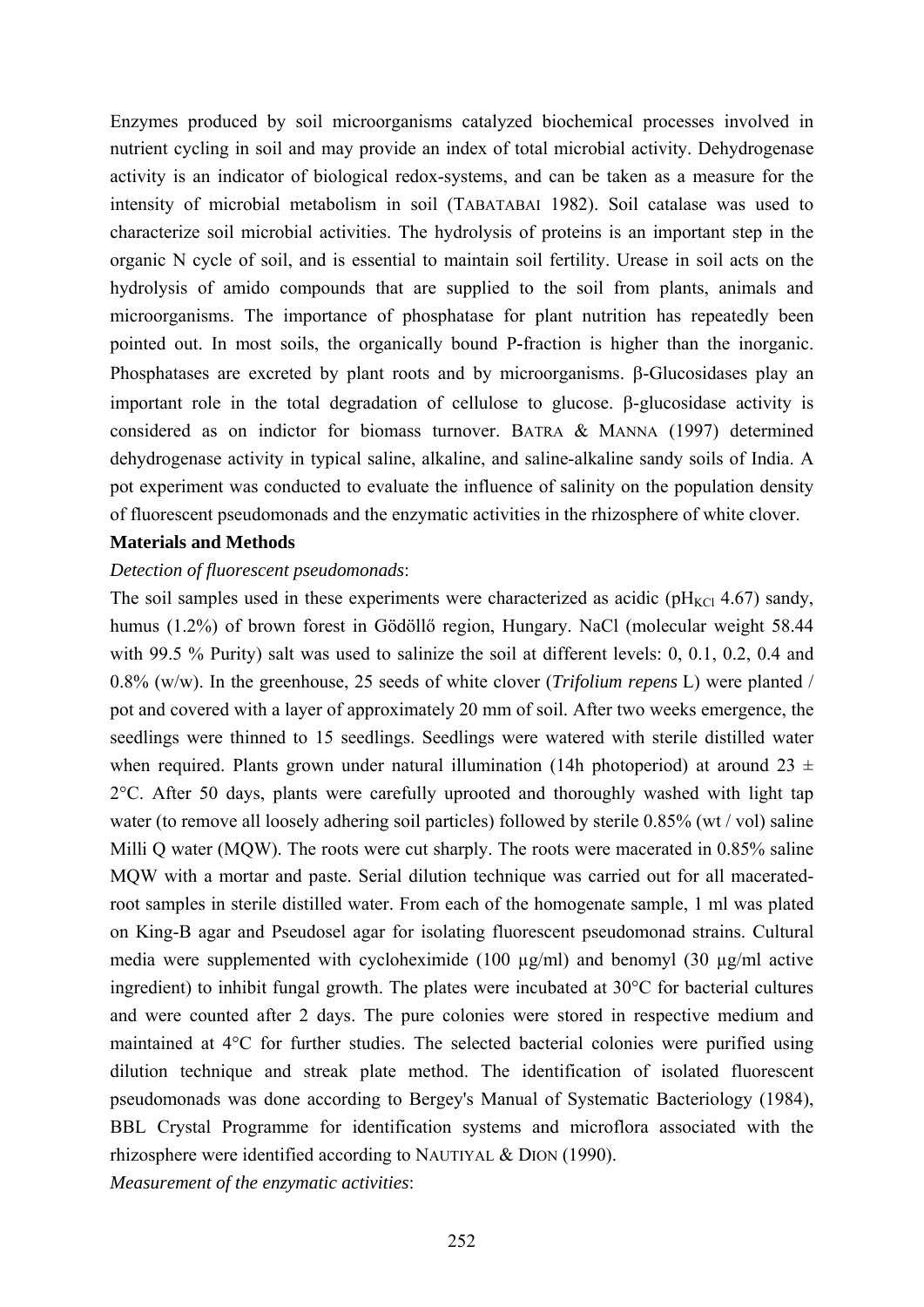The activities of the following enzymes were detected. *Dehydrogenase activity* was assessed in 1 g of soil, exposed to 0.2 ml of 4% 2-P-iodophenyl-3-P-nitrophenyl-5-phenyl-tetrazolium chloride (INT) at 22°C in darkness. The iodonitrotetrazolium formazan (INTF) formed was extracted with a mixture of 1:1.5 ethylene chloride/acetone by shaking vigorously and filtrated. INTF was measured spectrophotometrically at 490 nm (GARCÍA *et al*. 1993). The activity is expressed as μg of INTF/g dry soil. *Catalase activity* was determined by measuring the amount of  $O_2$  consumed by KMn $O_4$  after addition of  $H_2O_2$  to the soil samples (TABATABAI & BERMNER 1970). The activity is expressed as μmol O2/min/g dry soil. *Urease activity:* 2 ml of phosphate buffer (pH 7) and 0.5 ml of 6.4% urea were added to 0.5 g soil sample which was incubated at 30°C for 90 min and then the volume was made up to 10 ml with sterile distilled water. The NH<sup>+</sup><sub>4</sub> released after addition of 0.1 ml of 10 M NaOH was measured using an NH<sup>+</sup><sub>4</sub> selective electrode. A control without urea was carried out for each sample (NANNIPIERI *et al.* 1980). The activity is expressed as  $\mu$ mol of NH<sup>+</sup><sub>4</sub>-N released/g soil/h. *Protease activity:* 2 ml of phosphate buffer (pH 7) and 0.5 ml of 0.05M N-α-benzoyl-L-arginamide substrate were added to 0.5 g soil sample. The mixture was incubated at 37°C for 90 min and then diluted to 10 ml with sterile distilled water. The release of  $NH<sup>+</sup><sub>4</sub>$  was measured in the same way as for urease (NANNIPIERI *et al*. 1980). The activity is expressed as μmol of NH<sup>+</sup> 4-N released/g dry soil/h. *Phosphatase activity:* 2 ml of 0.1M maleate buffer (pH 6.5) and 0.5 ml of 0.115M P-nitrophenyl phosphate were added to 0.5 g of soil sample and incubated at 37°C for 90 min. Cooling to 2°C for 15 min stopped the reaction. Then 0.5 ml of  $0.5M$  CaCl<sub>2</sub> and 2 ml of  $0.5M$  NaOH were added and the mixture was centrifuged to  $4000$ rpm for 5 min. P-nitrophenol (PNP) was determined in a spectrophotometer at 398 nm (TABATABAI & BERMNER 1969). Controls were made in the same way, although the substrate was added before the CaCl<sub>2</sub> and NaOH. The activity is expressed as μmol of PNP/g dry soil/h.

β*-glucosidase activity:* 2 ml of 0.1M maleate buffer (pH 6.5) and 0.5 ml of 50mM Pnitrophenyl-β-D-glucopyranoside (PNG) were added to 0.5 g of soil sample. The rest of the method was the same as for phosphatase activity (MASCIANDARO *et al*. 1994). The activity is expressed as μmol of PNP/g dry soil/h.

## *Statistical analysis*:

The experiments were layout in a complete randomized block design in triplicates. ANOVA was used to determine the statistical differences among treatments and LSD at  $P \le 0.05$  was calculated.

### **Results**

Among soil microorganisms, Bacteria are particularly suitable for quantification by counting. It should be considered, however, that bacteria are never uniformly distributed in the soil and that their spatial arrangement varies even in neighbouring microsites. Furthermore, the bacterial biomass may fluctuate drastically within short periods. As culture techniques record only viable bacteria that are able to proliferate on nutrient media, the term "viable counts" is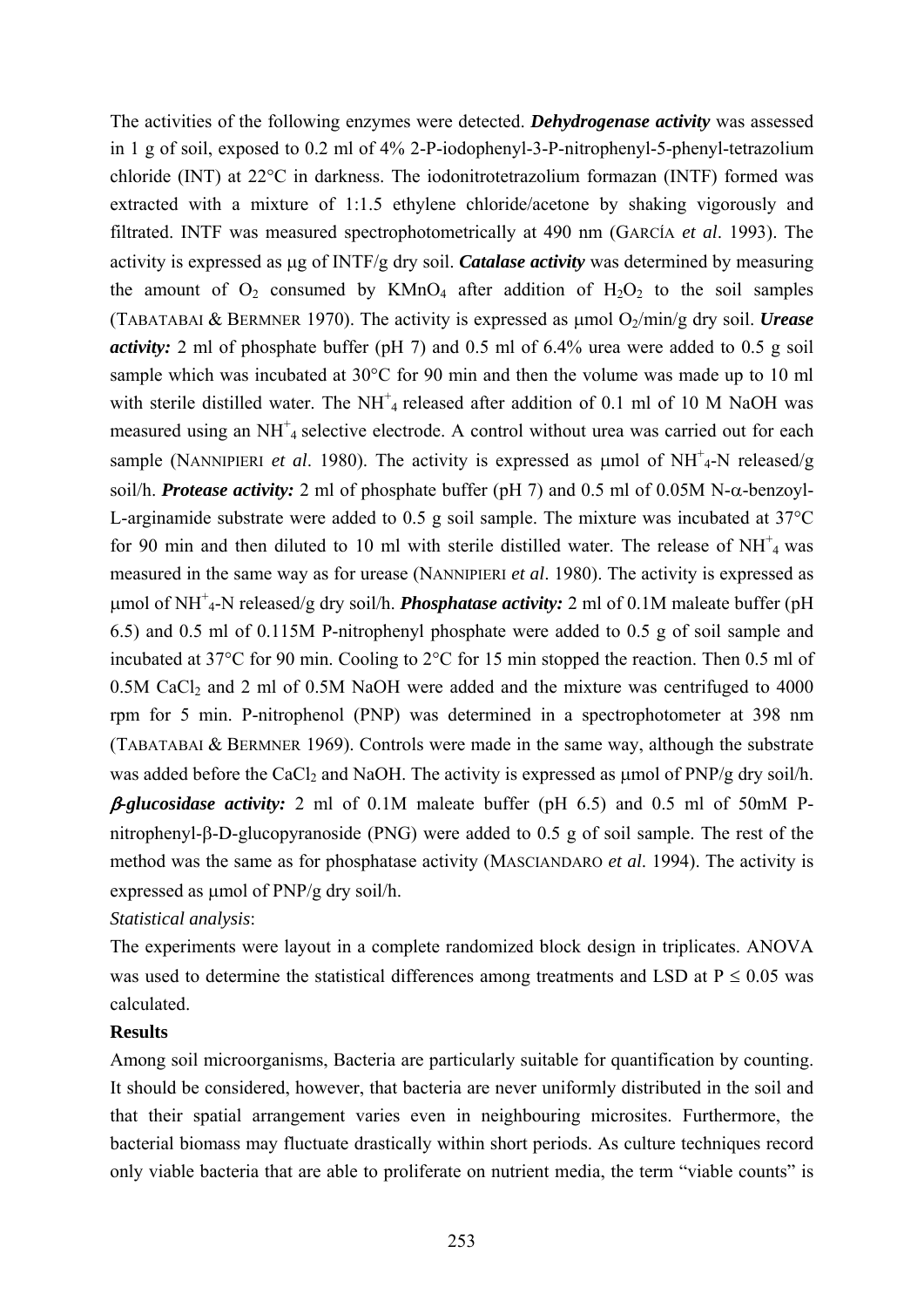often used to distinguish results from "total counts" derived from microscope examination. With the plate count technique it cannot be excluded that a colony originates from more than one individual cell. For this reason, results are expressed nowadays correctly as the number of "colony forming units" (cfu). Table (1) shows the percentage of the population densities of *P. fluorescens* and *P. putida* among the bacterial population in the rhizosphere of white clover. Meanwhile the populations of the two *Pseudomonas* species estimated as 40.1 and 23.8, respectively of the total fluorescent pseudomonads that occupied about 46.3% of total Gram negative rod shaped bacteria.

| Rhizobacterial Population | Percentage |
|---------------------------|------------|
| Gram negative             | 799        |
| Rod shape                 | 87.2       |
| Fluorescent pseudomonads  | 46.3       |
| Pseudomonas fluorescens   | 40.1       |
| Pseudomonas putida        | 23.8       |
| Gram positive             | 20.1       |

**Table 1.** Percentage of rhizobacterial population in white clover rhizosphere

Moreover, the effect of NaCl added to the rhizosphere can also changes the population of fluorescent pseudomonads (Table 2). It was found that by increasing the level of NaCl in the rhizosphere the number of these fluorescent bacteria increased significantly up to 0.4% NaCl. The most abundant population was found at 0.2% which was 3.9 x  $10^4$  cfu/g soil. Also, the concentration 0.8% did not inhibit the abundance of these bacteria, but it was not significant comparing with the control soil.

**Table 2.** Changes of the count number of fluorescent pseudomonads due to salinity in the rhizosphere of white clover

| NaCl dose $(\% )$ | CFU X $104$ of fluorescent pseudomonads |
|-------------------|-----------------------------------------|
| 0.0               | 19                                      |
| 0.1               | $2.8*$                                  |
| 0.2               | $3.9*$                                  |
| 0.4               | $3.6*$                                  |
| 0.8               | 2.1                                     |
| <b>LSD</b>        | 0.25                                    |

The number labelled with (**\***) within the row is significant difference with control at  $P \leq 0.05$ .

The detection of the enzymatic activities in the rhizosphere is shown in the Table (3). Dehydrogenase indicates the metabolic activity of rhizosphere microorganisms and catalase refers to the number of aerobic microorganisms in the rhizosphere of salinized soil. Table (3) gives a comparison between the activities of enzymes in the rhizosphere. The activities of dehydrogenase and catalase were positively affected even when the concentration of NaCl reached 0.4%.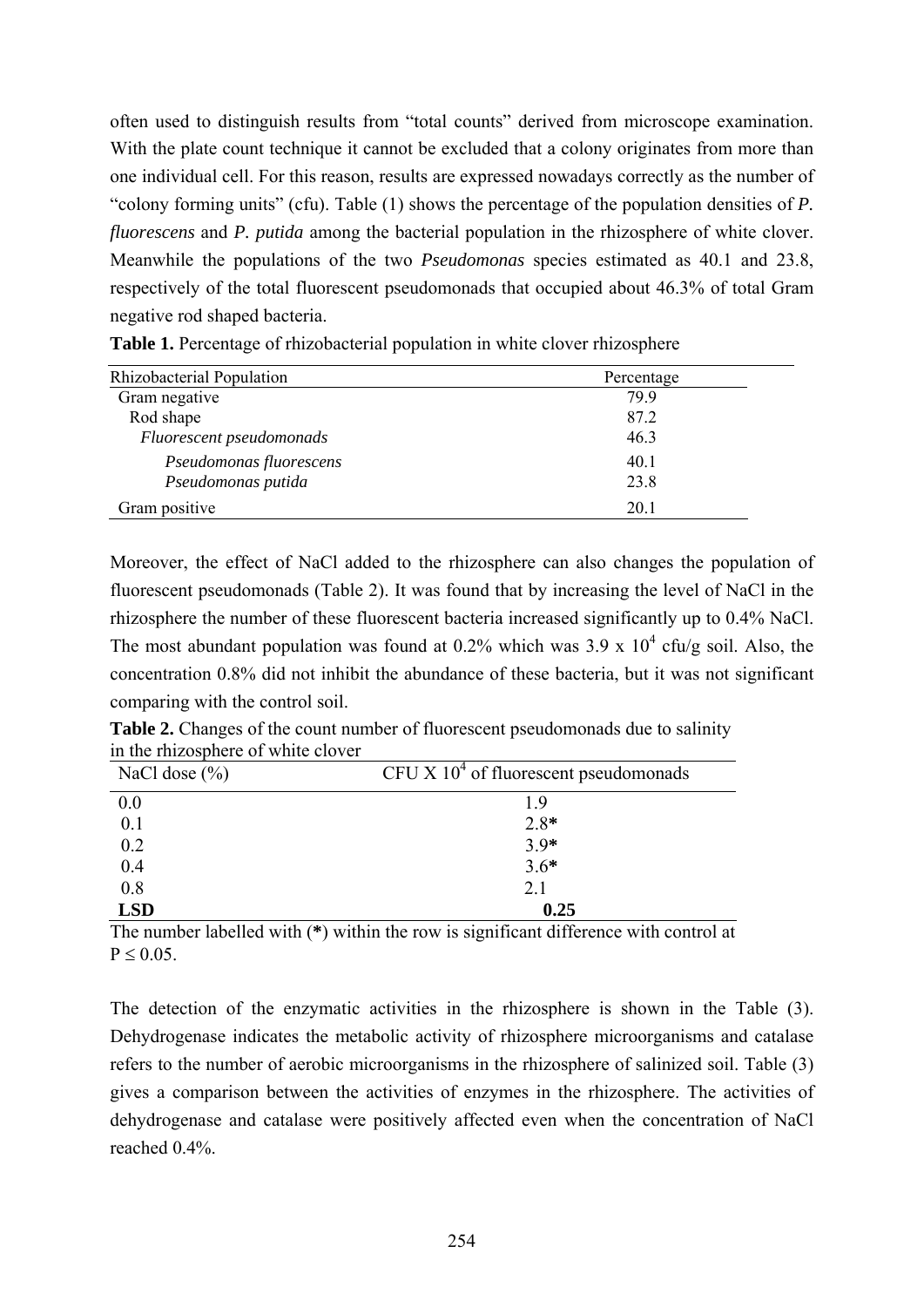| <b>ENZYMES</b>       |                                           |     | Enzymatic activities at different NaCl doses $(\%)^a$ |        |        |        |            |
|----------------------|-------------------------------------------|-----|-------------------------------------------------------|--------|--------|--------|------------|
|                      |                                           | 0.0 | 0.1                                                   | 0.2    | 0.4    | 0.8    | <b>LSD</b> |
| Dehydrogenase        | $(\mu g \text{ INTF/g soil})$             | 147 | 159                                                   | $183*$ | $167*$ | 121*   | 14.6       |
| Catalase             | (µmol $O_2$ /min/g soil)                  | 19  | $2.3*$                                                | $2.7*$ | $2.6*$ | 1.8    | 0.25       |
| Protease             | (µmol $NH3/g$ soil/h)                     | 2.3 | $2.7*$                                                | $31*$  | 24     | 2.1    | 0.25       |
| Urease               | $(\mu \text{mol } NH_3/g \text{ soil/h})$ | 2.1 | $2.5*$                                                | $3.3*$ | $2.9*$ | 1.8    | 0.38       |
| Phosphatase          | $(\mu \text{mol } PNP/g \text{ soil/h})$  | 144 | $113*$                                                | $97*$  | $84*$  | $61*$  | 19.5       |
| $\beta$ -glucosidase | $(\mu \text{mol PNP/g soil/h})$           | 219 | $192*$                                                | $181*$ | $173*$ | $151*$ | 15.7       |

**Table 3.** Effect of salinity on enzymatic activities in rhizosphere of white clover (*Trifolium repens* L)

The number labelled with (\*) within the row is significant difference with control at  $P \le 0.05$ . (a) Values are means of three randomly chosen replicates.

Thus, an increased in the enzymatic activities were observed at higher NaCl concentrations (0.2 - 0.4%) with a maximum reaction at 0.2% NaCl. In these cases, the increased salinity of the plant rhizosphere of salinized soil did not have a negative effect on the metabolic activity of the microorganisms. At 0.8% NaCl, the activity of both enzymes decreased compared with control. According to the results, oxidoreductases are affected differently by various levels of salinity in the soil, indicating that there must be different physiological responses of the microorganisms to the stress created by NaCl addition. Data in Table (3) illustrates the activities of protease and urease in the rhizosphere. Hydrolyses related to the nitrogen cycle (protease and urease) were determined as well as with the phosphorus cycle (P-ase) and with the carbon cycle (β-glucosidase). Maximum activities of protease and urease in the rhizosphere were found at 0.2% NaCl. Also the activities of these enzymes were higher than controls at 0.4% and slightly inhibited at 0.8% NaCl. Also, result shows a comparison between the activities of phosphatase and β-glucosidase in the rhizosphere. It was found that the activity of the phosphatase was decreased by the increasing of NaCl doses applied to the soil more than the activity of β-glucosidase at the same level of NaCl. The decreases in the activities were significant at  $P \le 0.05$  at all concentrations.

#### **Discussion**

MATSUGUCHI & SAKAI (1995) investigated the effect of soil salinity with intensive cultivation on microbial communities in the soil-root system in a growth chamber experiment. Microbial populations, including fluorescent pseudomonads, in 3 sites of soil-root system, namely rootfree soil, rhizosphere soil and rhizoplane, of 3-week-old spinach plants were compared in relation to the levels of soil salinity. In the root-free soil, populations Gram-negative bacteria (GN) did not change significantly with salinity, while the populations of total fluorescent pseudomonads (FP) apparently increased. These results are in an agreement with our results. In the rhizosphere soil, however, soil salinity induced changes in the populations depending on the microbial groups; GN population increased while the FP population was not effected. We are agreed with the result of Gram-negative but not with the population of fluorescent pseudomonads. It is concluded that soil salinity markedly modified the populations of FP in the soil-root system, such that the populations of the *P. putida* group became dominant in the